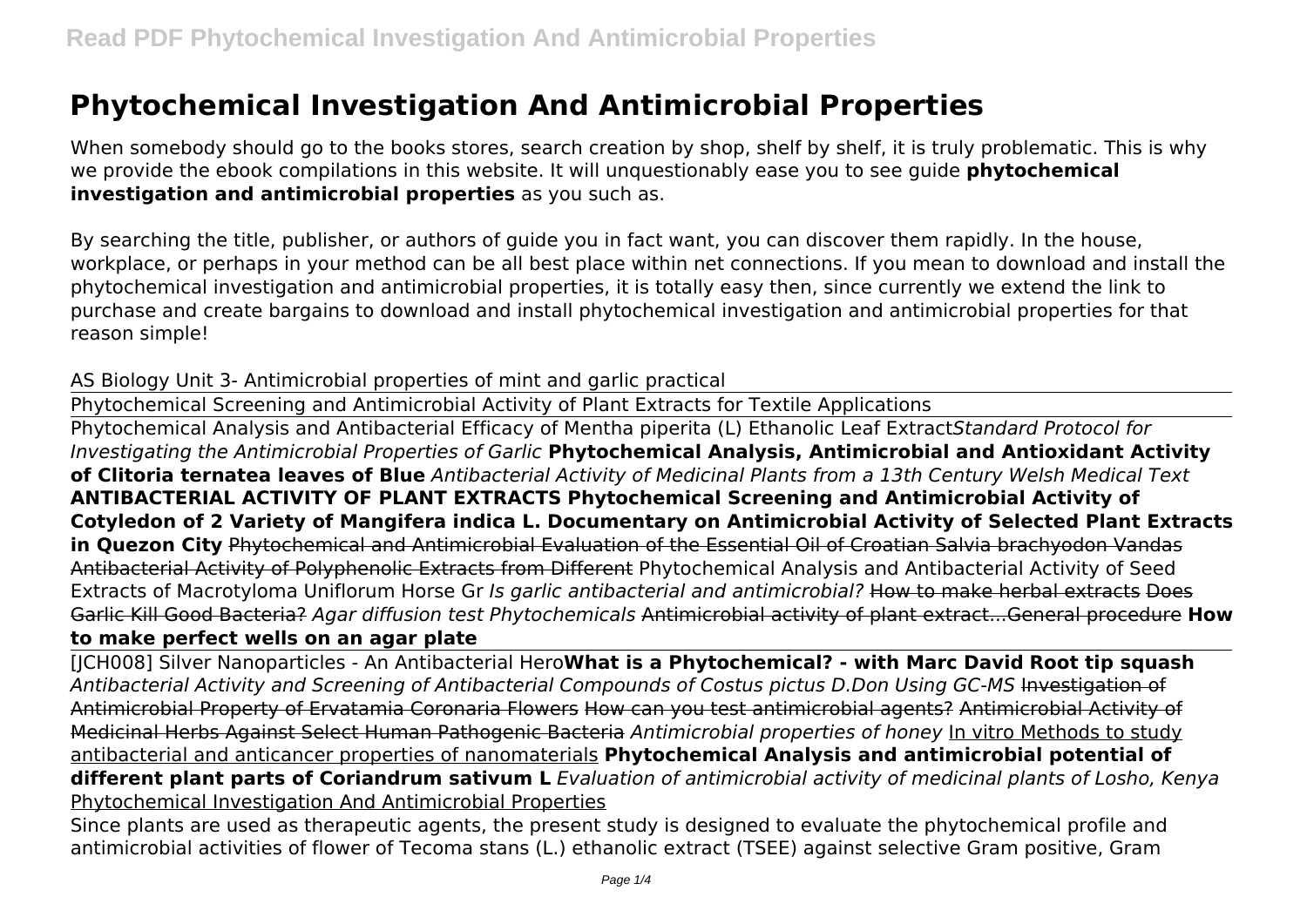negative

# PHYTOCHEMICAL INVESTIGATION AND ANTIMICROBIAL PROPERTIES ...

The Phytochemical constitutions of A. nilotica were investigated with aim to identify the antimicrobial effects of this plant. The dried fruit cover of Acacia nilotica was extracted successively with petroleum-ether, chloroform, methanol and distilled water. The phytochemical screening carried out on different extracts of Acacia nilotica fruit cover

# Phytochemical screening and antimicrobial activities ...

the phytochemical analysis and antimicrobial properties of this plant. The present study aimed at evaluating the phytochemical scr eening and in vitro antimicrobial activity of various extracts of...

## Phytochemical investigation and antimicrobial properties ...

The aim of this study is to examine the antimicrobial activity of hydroethanolic leaf extract of Grewia hirsuta at various concentrations against Staphylococcus aureus and Escherichia coli by agar well diffusion method. The plant extract used for qualitative phytochemical investigation by applying standard procedure.

## Phytochemical Investigation & Antibacterial Activity of ...

India is considered as the potential feedstock and richest sources of herbals that have potent medicinal values. The wide distribution of flora in India offers medicinally active plants and their derivatives for treatment of various ailments like heart disease, skin disorders and various cancers. Jasminium pubescens (J. pubescens) (Oleaceae) is an ornamental sub-shrub that contains various ...

#### RJPT - Preliminary Phytochemical Investigation ...

showed moderate antimicrobial activity. These results showed that Averrhoa bilimbi L. leaves are rich in many active constituents, nutrients and antimicrobial properties and has potential to be used as medicinal application. Keywords : Averrhoa bilimbi L., phytochemical investigation, antimicrobial activity Introduction

# PHYTOCHEMICAL AND ANTIMICROBIAL INVESTIGATION ON LEAVES OF ...

Sowjanya and his coworkers have investigated the phytochemical and antimicrobial properties of crude flower extracts of Tecoma stans [10]. The extracts resulted in broad spectrum antimicrobial ...

# PHYTOCHEMICAL INVESTIGATION AND ANTIMICROBIAL PROPERTIES ...

The extract was preserved at 2- to 4°C. This crude ethanolic extracts was used for further investigation for potential of antimicrobial properties. Preliminary phytochemical screening: The extracts were subjected to preliminary phytochemical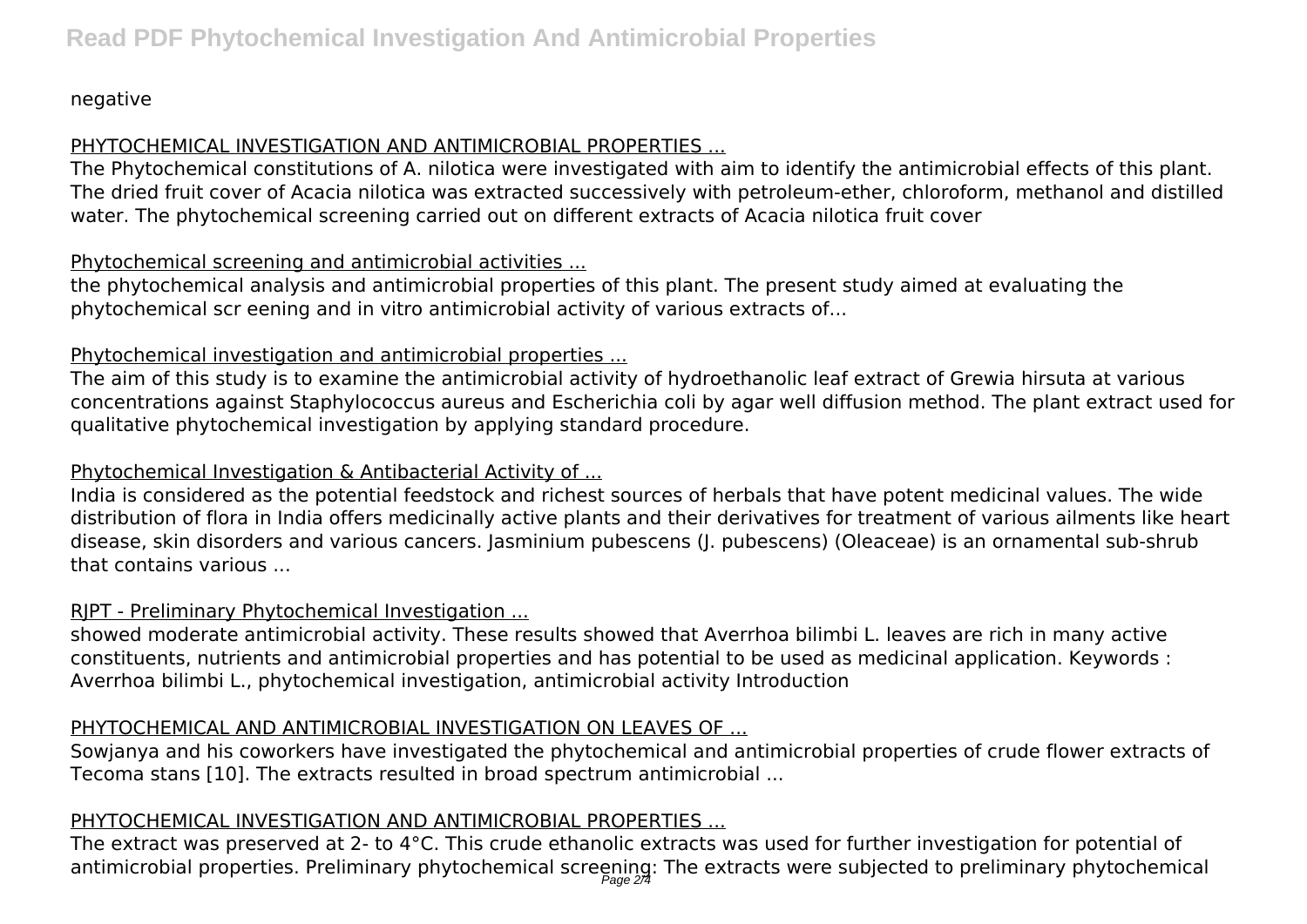testing to detect the presence of different chemical groups . Air-dried and powdered plant materials ...

## Phytochemical, Antimicrobial Potential and Antifungal ...

Phytochemical Investigation And Antimicrobial Properties The existing literature suggests that phytochemicals documented for their antimicrobial potential belong to the major subclasses phenols, flavones, quinones, flavonols, terpenoids, coumarins, tannins, essential oils, polyamines, glycosides, alkaloids and many more [37, 38].

# Phytochemical Investigation And Antimicrobial Properties

Records have shown that some of these phytochemicals have antimicrobial - related composition such as tannins (an aromatic substance), alkaloids (serves as defense against microbial predations), spices (used to season food) and Flavonoids having antimicrobial medicinal properties (Lai, 2004). The antimicrobial properties of the plant extracts ...

# 018 19306ns1108 122 127.doc - Nature and Science 2013;11(8 ...

phytochemical and antimicrobial activities were performed. Screening of phytochemical constituents Phytochemical components of PJM and its derived fractions were analyzed qualitatively by using different standardized test procedures [17–21]. Alkaloid detection Mayer's test According to this test procedure, 2 ml of

# Phytochemical investigation and antimicrobial appraisal of ...

Qualitative phytochemical analysis showed the presence of steroids, terpenoids, saponins, flavonoids, anthraquinones, coumarins, alkaloids, phenols and tannins. The results obtained in the present study indicated that the leaves, stem and roots of A. esculenta, and A. arenaria, P. leubnitziae are potential sources of natural antioxidants and antimicrobials.

# Antibacterial, antioxidant and phytochemical investigation ...

Also the results obtained could form a good basis for further investigation in the discovery of new natural bioactive compounds. This report can be considered as the first scientific information on the phytochemical, antimicrobial properties and chemical composition of the essential oil constituents of C. sordidum.

# PHYTOCHEMICAL SCREENING, ANTIMICROBIAL PROPERTIES AND ...

Phytochemical screening The phytochemicals present in the pepper fruit extracts were determined quantitatively according to the methods of AOAC (2002) and Edeoga et al. (2005). a Antimicrobial testing Preparation of test microorganisms b Bacterial pathogens and isolates used were grown on nutrient agar at 37°C for 24 h.

#### Phytochemical screening and antibacterial properties of ...

The phytochemical analyses have reported the presence of various isoflavonoids of high antioxidant properties including